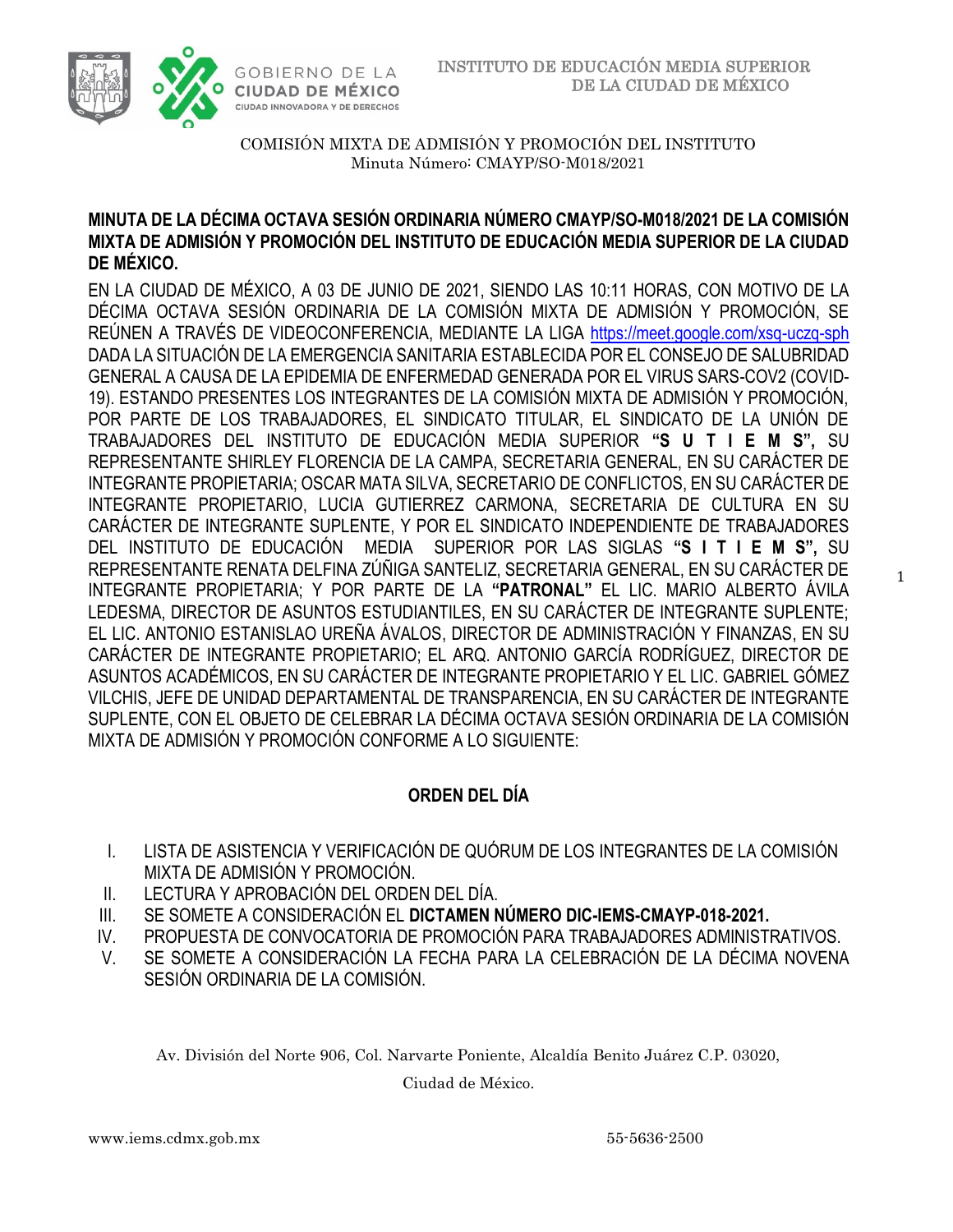

### **M I N U T A**

**PRIMERO. -** DE ACUERDO CON LA LISTA DE ASISTENCIA DE LOS INTEGRANTES DE LA COMISIÓN, EXISTE QUÓRUM LEGAL VÁLIDO PARA LLEVAR A CABO LA DÉCIMA OCTAVA SESIÓN ORDINARIA DE LA COMISIÓN MIXTA DE ADMISIÓN Y PROMOCIÓN.

**SEGUNDO. -** PREVIA LECTURA SE APRUEBA EL ORDEN DEL DÍA PROPUESTO POR LOS INTEGRANTES.

**TERCERO. -** LOS INTEGRANTES DE LA COMISIÓN MIXTA DE ADMISIÓN Y PROMOCIÓN APRUEBAN EN TODAS Y CADA UNA DE SUS PARTES EL DICTAMEN **DIC-IEMS-CMAYP-018-2021**, LO ANTERIOR PARA TODOS LOS EFECTOS ADMINISTRATIVOS CORRESPONDIENTES.

**CUARTO. -** EN RELACIÓN CON LA CONVOCATORIA DE PROMOCIÓN PARA TRABAJADORES ADMINISTRATIVOS, SE CONTINÚAN LAS MESAS DE TRABAJO.

**QUINTO. -** SE ACUERDA FECHA PARA LA CELEBRACIÓN DE LA DÉCIMA NOVENA SESIÓN ORDINARIA DE LA COMISIÓN MIXTA DE ADMISIÓN Y PROMOCIÓN EL DÍA 10 DE JUNIO DE 2021, A LAS 11:00 HRS. SE ENVIARÁ MEDIANTE CORREO ELECTRÓNICO LA LIGA DE LA VIDEOCONFERENCIA A LOS INTEGRANTES, PREVIO A LA SESIÓN RESPECTIVA.

**SEXTO.-** LOS ACUERDOS TOMADOS EN LA PRESENTE SESIÓN, SON VÁLIDOS Y SURTIRÁN SUS EFECTOS LEGALES Y JURÍDICOS EN TÉRMINOS DE LO DISPUESTO POR EL NUMERAL TERCERO, PÁRRAFOS SÉPTIMO Y OCTAVO DEL "ACUERDO POR EL QUE SE AUTORIZA EL USO DE MEDIOS REMOTOS TECNOLÓGICOS DE COMUNICACIÓN COMO MEDIOS OFICIALES PARA CONTINUAR CON LAS FUNCIONES ESENCIALES Y SE ESTABLECEN MEDIDAS PARA LA CELEBRACIÓN DE LAS SESIONES DE LOS ÓRGANOS COLEGIADOS EN LAS DEPENDENCIAS, ÓRGANOS DESCONCENTRADOS, ENTIDADES DE LA ADMINISTRACIÓN PÚBLICA Y ALCALDÍAS DE LA CIUDAD DE MÉXICO, CON MOTIVO DE LA EMERGENCIA SANITARIA POR CAUSA DE FUERZA MAYOR DEL CONSEJO DE SALUD DE LA CIUDAD DE MÉXICO", PUBLICADO EN LA GACETA OFICIAL DE LA CIUDAD DE MÉXICO EL 06 DE ABRIL DE 2020.

**SÉPTIMO. -** AGOTADOS EN SU TOTALIDAD LOS ASUNTOS DEL ORDEN DEL DÍA, LOS INTEGRANTES DE LA COMISIÓN EXPRESARON SU CONSENTIMIENTO SIN MEDIAR ALGÚN VICIO DE LA VOLUNTAD RESPECTO DE LA MINUTA EMITIDA, LA QUE SURTIRÁ SUS EFECTOS LEGALES A PARTIR DE SU PUBLICACIÓN EN LA PÁGINA OFICIAL DEL INSTITUTO, DE CONFORMIDAD CON EL NUMERAL SEXTO DE LA PRESENTE MINUTA, Y LAS FIRMAS AUTÓGRAFAS DE LOS QUE EN ELLA INTERVINIERON SE ASENTARÁN UNA VEZ TERMINADA LA EMERGENCIA SANITARIA.

Av. División del Norte 906, Col. Narvarte Poniente, Alcaldía Benito Juárez C.P. 03020,

Ciudad de México.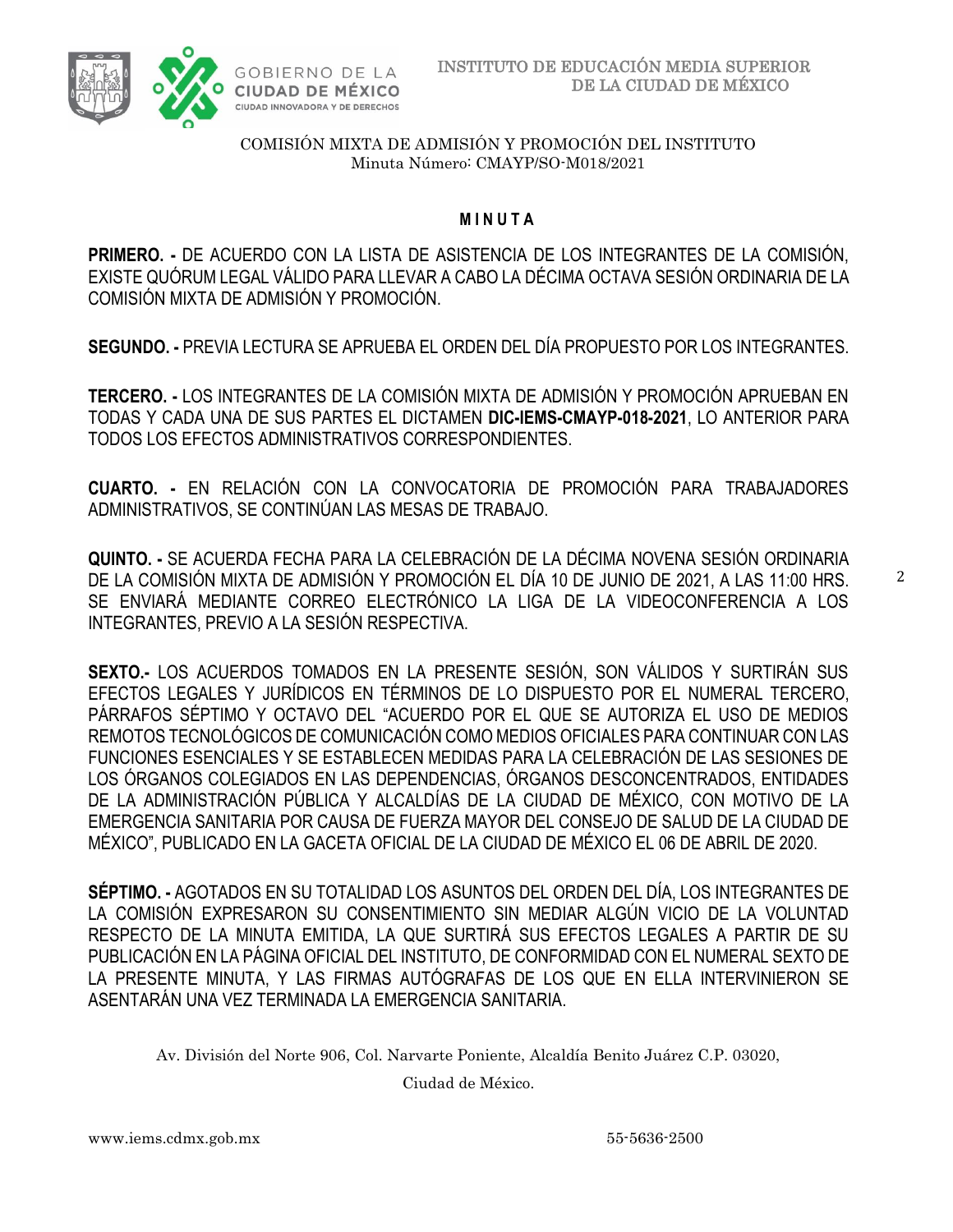

----------------------------------------------------------------------------------------------------------------------------------------------------- ESTE DOCUMENTO SE CONCLUYE SIENDO LAS 10:45 HORAS DEL 03 DE JUNIO DE 2021-----------------------------------------------------------------------------------------------------------------------------------------------------------------------

**FIRMAN LAS PARTES**

## **POR PARTE DE LOS TRABAJADORES DEL IEMSCDMX**

## **SHIRLEY FLORENCIA DE LA CAMPA RENATA DELFINA ZÚÑIGA SANTELIZ**

INTEGRANTE PROPIETARIA SECRETARIA GENERAL DEL SINDICATO DE LA UNIÓN DE TRABAJADORES DEL INSTITUTO DE EDUCACIÓN MEDIA **SUPERIOR** (SUTIEMS)

INTEGRANTE PROPIETARIA SECRETARIA GENERAL DEL SINDICATO INDEPENDIENTE DE TRABAJADORES DEL INSTITUTO DE EDUCACIÓN MEDIA SUPERIOR (SITIEMS)

# **OSCAR MATA SILVA LUCÍA GUTIÉRREZ CARMONA**

INTEGRANTE PROPIETARIO SECRETARIO DE CONFLICTOS LABORALES DEL SINDICATO DE LA UNIÓN DE TRABAJADORES DEL INSTITUTO DE EDUCACIÓN MEDIA SUPERIOR (SUTIEMS)

INTEGRANTE SUPLENTE SECRETARIA DE CULTURA DEL SINDICATO DE LA UNIÓN DE TRABAJADORES DEL INSTITUTO DE EDUCACIÓN MEDIA SUPERIOR (SUTIEMS)

Av. División del Norte 906, Col. Narvarte Poniente, Alcaldía Benito Juárez C.P. 03020,

Ciudad de México.